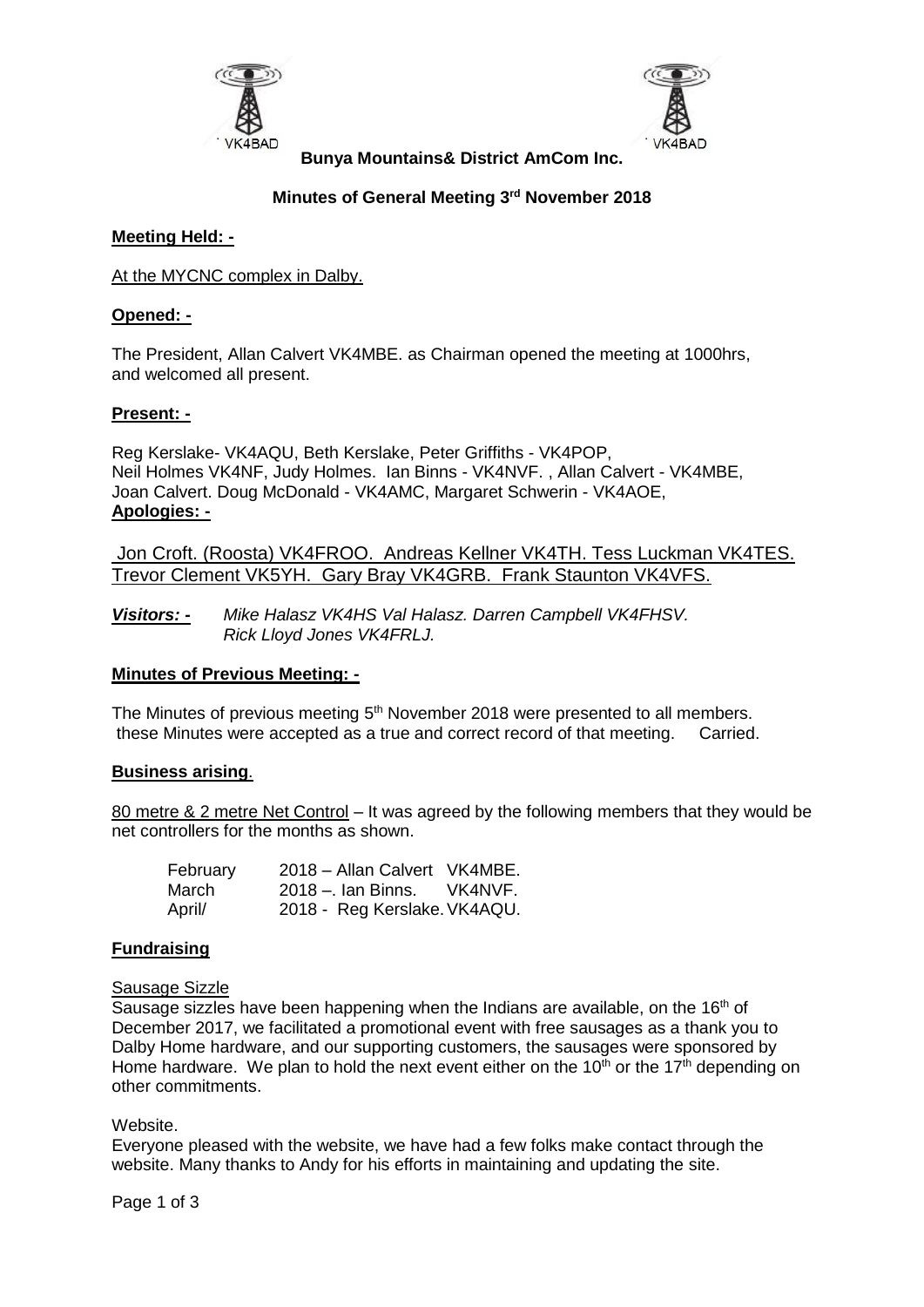



**Bunya Mountains& District AmCom Inc.**

**Minutes of General Meeting 3 rd November 2018**

# **Trail Bike Rides: -**

**No details on these events currently, we are still waiting for our donation from the Jandowae currently. And we need to start asking for expressions of interest for radio point operators for this year's events.**

**Working bee to sort antenna mast at the Nanango school still to be sorted.**

# **Meeting at Nanango.**

**The members agreed that the Nanango meeting in November was very successful, future meetings were discussed and it was resolved that we should have one meeting a calendar year at Nanango, and that we have the May 2018 meeting over there, Neil VK4NF suggested that he contact the members over there and ask if they are happy to organize and facilitate this meeting, also due to the fact that the first Saturday in May is the long weekend, we should use the second Saturday the 12th of May.**

# **Correspondence Inwards and outward.**

Neil spoke briefly about the correspondence as listed in the Agenda, both inward and outward. all were in favour of the inward being accepted, and the outward adopted.

Carried.

# **Business arising from the Correspondence.**

Secretary Neil Holmes - VK4NF advised that the repeater licences were renewed without any hitches, and the request to replace the Lock on the door of the Mt K repeater hut is on hold till the next financial year.

# **Presidents Report**

# Allan VK4MBE addressed the meeting

I am encouraged by the attendance at meetings by members and visitors showing an interest and having their say in the activities of the club, The Secretary/Treasurer, Vice president, and Repeater coordinator continue to work tirelessly in the back ground for the members benefit. My hope is that someone will step forward and help share the load when the next AGM comes around, and thankyou to all working to benefit members and your club. And, I foresee a good year for 2018, and hopefully solving/eradicating the gremlin effecting our VHF repeater on the Bunya Mts.

# **Treasurer's report**.

The Treasurer's report had been circulated prior to the meeting, and copies were available at the meeting. Neil VK4NF went through the figures on the statement and called for any questions. All being happy, Neil Moved that his report be accepted and, as we have sufficient funds in the bank, Neil suggested that we pay another \$500 off equipment still awaiting payment. Seconded by Ian VK4NVF. All in favour. Carried.